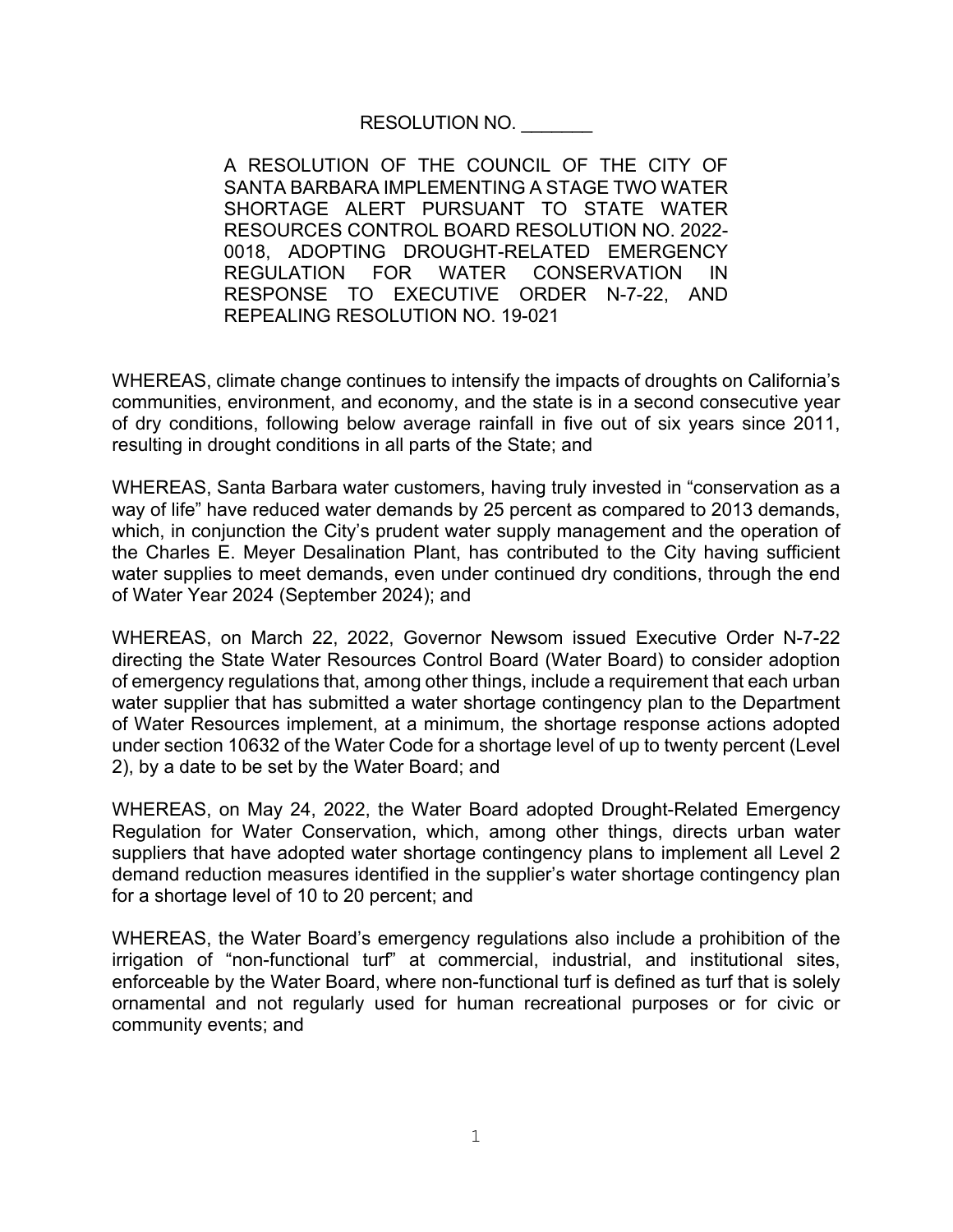WHEREAS, the City's 2021 Water Shortage Contingency Plan, adopted on June 28, 2021 and included as Appendix K to the City's 2020 Enhanced Urban Water Management Plan, defines a Stage 2 Water Shortage Condition as a Water Shortage Alert that corresponds to the 10 to 20 percent shortage condition (Level 2) specified in the Water Board's Drought-Related Emergency Regulation for Water Conservation.

NOW, THEREFORE, BE IT RESOLVED BY THE COUNCIL OF THE CITY OF SANTA BARBARA AS FOLLOWS:

SECTION 1. As required by the Water Board's Drought-Related Emergency Regulation for Water Conservation, City staff are directed to implement all Level 2 demand reduction actions identified in the City of Santa Barbara 2021 Water Shortage Contingency Plan adopted June 28, 2021, under Water Code 10632.

SECTION 2. Priority implementation and enforcement shall be given to the following prohibited unreasonable and wasteful uses of water:

a. Use of water through a hose or outdoor faucet unless the water is delivered by use of a self-closing valve or shut-off nozzle that requires operator pressure to activate the flow of water.

b. Washing motor vehicles or boats except at commercial car washing facilities equipped with water recycling equipment, or by use of a hose that has use a self-closing valve or shut-off nozzle that requires operator pressure to activate the flow of water.

c. The use of running potable water from a hose, pipe, or faucet for the purpose of cleaning sidewalks, driveways, buildings, structures, patios, parking lots, or other hard surfaced areas.

Exceptions:

- i. Use as a part of preventive maintenance of buildings and other facilities if accomplished by means of a pressure washer, defined herein to be equipment that boosts incoming water pressure for the purpose of enhancing cleaning capability and minimizing the amount of water used.
- ii. Use when it is the only feasible means of correcting a potential threat to health and safety, provided it is accomplished by use of a pressure washer, mop, bucket, brush, and/or other tools to limit the use of running water to the minimum necessary.

d. Irrigation by use of an automatically or manually controlled in-ground irrigation system except between the hours of 6:00 p.m. and 8:00 a.m. Irrigation by hand-held hose is not subject to time of day watering, but is subject to the shut-off nozzle provision of Section 2.a.